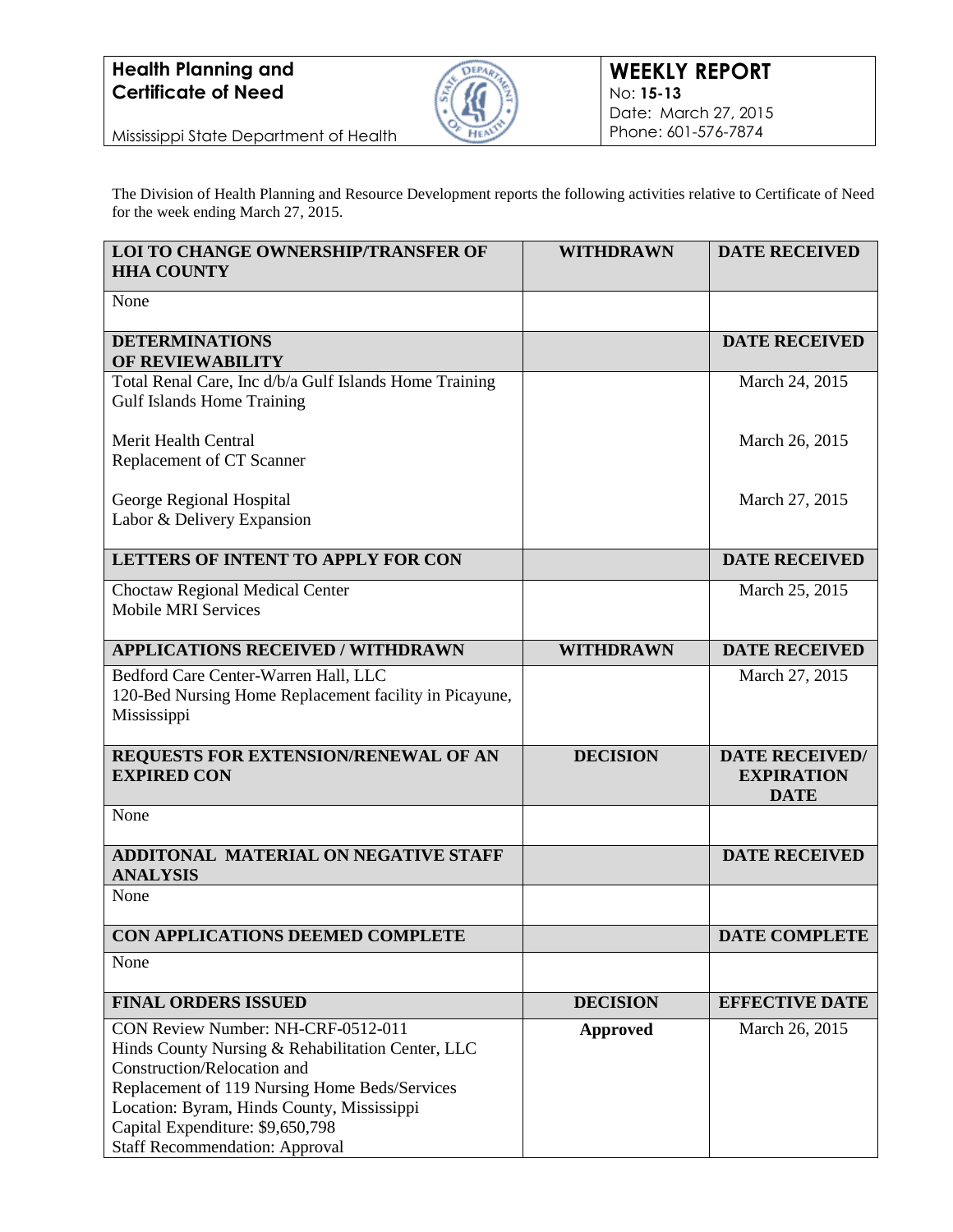

#### **WEEKLY REPORT** No: **15-13**

Date: March 27, 2015 Phone: 601-576-7874

| CON Review Number: HG-R-0914-012                      | <b>Approved</b> | March 26, 2015 |
|-------------------------------------------------------|-----------------|----------------|
| George County Hospital                                |                 |                |
| Hospital Renovation and Expansion                     |                 |                |
| Capital Expenditure: \$12,584,553                     |                 |                |
| Location: Lucedale, George County, Mississippi        |                 |                |
|                                                       |                 |                |
| <b>Staff Recommendation: Approval</b>                 |                 |                |
| CON Review Number: HP-CNF-1214-015                    | <b>Approved</b> | March 26, 2015 |
| Brentwood Acquisition, Inc. d/b/a                     |                 |                |
| Brentwood Behavioral Healthcare of Mississippi        |                 |                |
| Establishment of a 36-Bed Psychiatric Residential     |                 |                |
| <b>Treatment Facility (PRTF)</b>                      |                 |                |
| Location: Flowood, Rankin County, Mississippi         |                 |                |
| Capital Expenditure: \$5,641,228                      |                 |                |
| Staff Recommendation: Approval by Reduction           |                 |                |
|                                                       |                 |                |
| CON Review Number: HP-CBRLS-1214-016                  | <b>Approved</b> | March 26, 2015 |
| CARES Center, Inc. d/b/a CARES Center                 |                 |                |
| Establishment of a Twenty Bed Psychiatric Residential |                 |                |
| <b>Treatment Facility (PRTF)</b>                      |                 |                |
| Location: Harrison County, Mississippi                |                 |                |
| Total Capital Expenditure: \$258,000                  |                 |                |
| <b>Staff Recommendation: Approval</b>                 |                 |                |
|                                                       |                 |                |
| CON Review Number: ESRD-NIS-1214-017                  | <b>Approved</b> | March 26, 2015 |
| Hattiesburg Clinic Professional Association           |                 |                |
| d/b/a Hattiesburg Clinic Dialysis Unit                |                 |                |
| Establishment of a Satellite ESRD Facility            |                 |                |
| Location: Hattiesburg, Forrest County, Mississippi    |                 |                |
| Capital Expenditure: \$38,000                         |                 |                |
| <b>Staff Recommendation: Approval</b>                 |                 |                |
|                                                       |                 |                |
| CON Review Number: HG-NIS-1214-018                    | <b>Approved</b> | March 26, 2015 |
| Natchez Hospital Company, LLC                         |                 |                |
| d/b/a Natchez Regional Medical Center                 |                 |                |
| Offering of Diagnostic Cardiac Catheterization and    |                 |                |
| <b>Digital Subtraction Angiography Services</b>       |                 |                |
| Location: Natchez, Adams, County, Mississippi         |                 |                |
| Capital Expenditure: \$253,695                        |                 |                |
| <b>Staff Recommendation: Approval</b>                 |                 |                |
|                                                       |                 |                |
| CON Review Number: HG-R-1214-019                      | <b>Approved</b> | March 26, 2015 |
| Natchez Hospital Company, LLC                         |                 |                |
| d/b/a Natchez Regional Medical Center                 |                 |                |
| Renovation and Improvement of the Fourth Floor,       |                 |                |
| Emergency Department, Labor and Delivery Rooms, and   |                 |                |
| <b>Post-Partum Rooms</b>                              |                 |                |
| Location: Natchez, Adams, County, Mississippi         |                 |                |
| Capital Expenditure: \$12,411,697                     |                 |                |
| <b>Staff Recommendation: Approval</b>                 |                 |                |
|                                                       |                 |                |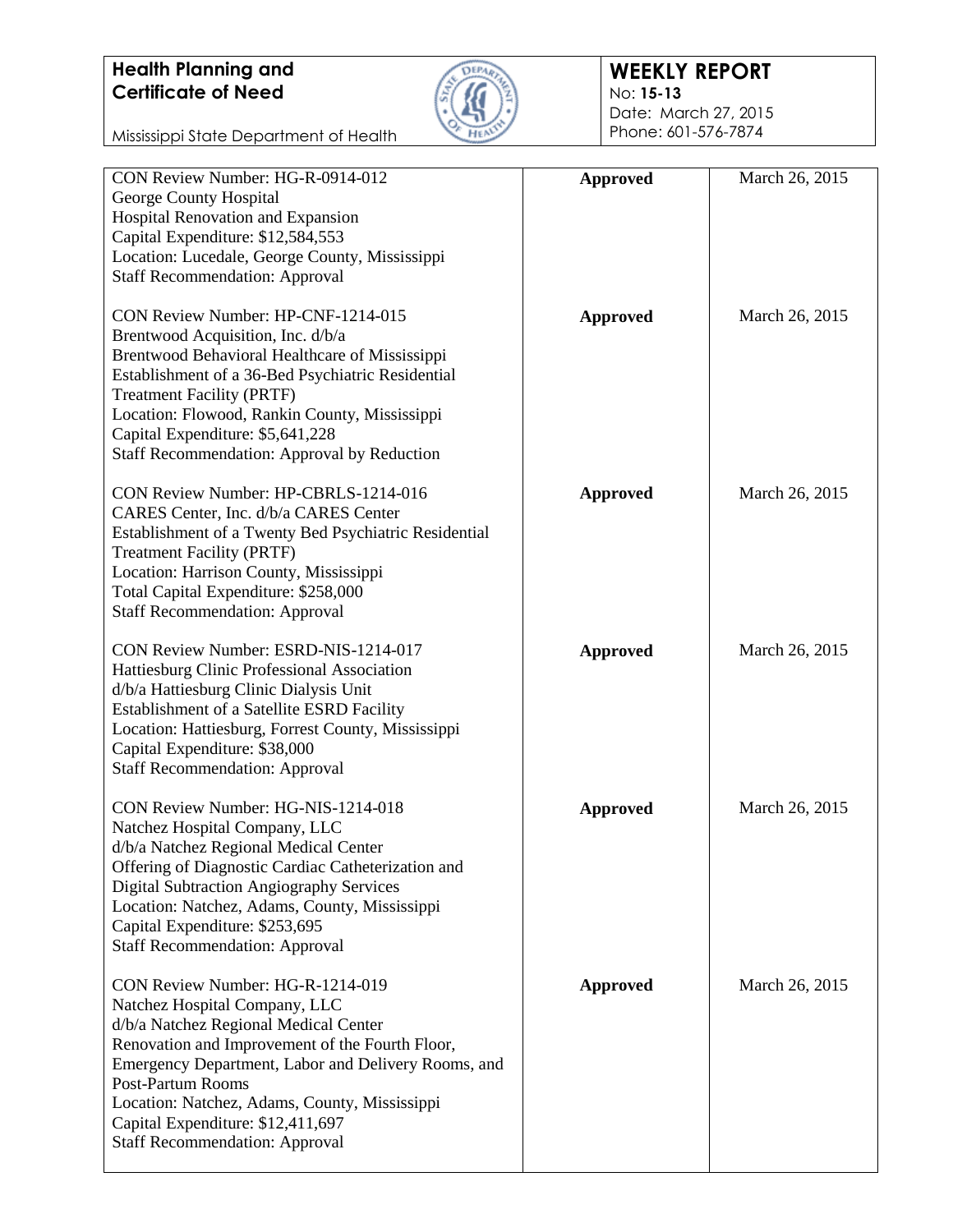

#### **WEEKLY REPORT** No: **15-13**

Date: March 27, 2015 Phone: 601-576-7874

| CON Review Number: ESRD-ES-1214-020<br>RCG Mississippi, Inc. d/b/a/ RCG of Columbus<br><b>Expansion of Existing ESRD Facility</b><br>Location: Columbus, Lowndes County, Mississippi<br>Capital Expenditure: \$85,863.20<br><b>Staff Recommendation: Conditional Approval</b>                                                                                                                                                                                                    | <b>Approved</b>  | March 26, 2015                   |
|----------------------------------------------------------------------------------------------------------------------------------------------------------------------------------------------------------------------------------------------------------------------------------------------------------------------------------------------------------------------------------------------------------------------------------------------------------------------------------|------------------|----------------------------------|
| CON Review Number: HP-CO-1214-022<br>Vicksburg Healthcare, LLC d/b/a<br>River Region Health System, Vicksburg<br>Cost Overrun to CON #R-0831<br>(CON Review Number: HP-CB-0310-010)<br>Renovation/Addition of 20 Adolescent Psychiatric<br>Beds/Services<br>Capital Expenditure: \$805,058<br>Additional Capital Expenditure: \$97,345.46<br>Total Capital Expenditure: \$902,403.43<br>Location: Vicksburg, Warren County, Mississippi<br><b>Staff Recommendation: Approval</b> | <b>Approved</b>  | March 26, 2015                   |
| <b>SIX-MONTH EXTENSION REQUESTS</b>                                                                                                                                                                                                                                                                                                                                                                                                                                              | <b>DECISION</b>  | <b>EXPIRATION</b><br><b>DATE</b> |
| Harrison County Properties, LLC, d/b/a<br><b>Gulfport Care Center</b><br>SME on NH-RLS-0110-001; R-0819<br>Construction of 90 Nursing Home Beds in Harrison<br>County, Mississippi                                                                                                                                                                                                                                                                                               | <b>Granted</b>   | July 27, 2015                    |
|                                                                                                                                                                                                                                                                                                                                                                                                                                                                                  |                  |                                  |
| <b>HEARINGS DURING THE COURSE OF REVIEW</b>                                                                                                                                                                                                                                                                                                                                                                                                                                      | <b>REQUESTED</b> | <b>DATE</b><br><b>SCHEDULED</b>  |
| <b>CON Review Number: HG-NIS-1214-021</b><br>River Oaks, LLC d/b/a River Oaks Hospital<br>Establishment of a Diagnostic Catheterization and PCI<br>Services and Acquisition of Related Equipment<br>Capital Expenditure: \$900,000<br>Location: Flowood, Rankin County, Mississippi                                                                                                                                                                                              |                  |                                  |
| Requestor(s): St. Dominic-Jackson Memorial Hospital                                                                                                                                                                                                                                                                                                                                                                                                                              | March 6, 2015    | To Be Scheduled                  |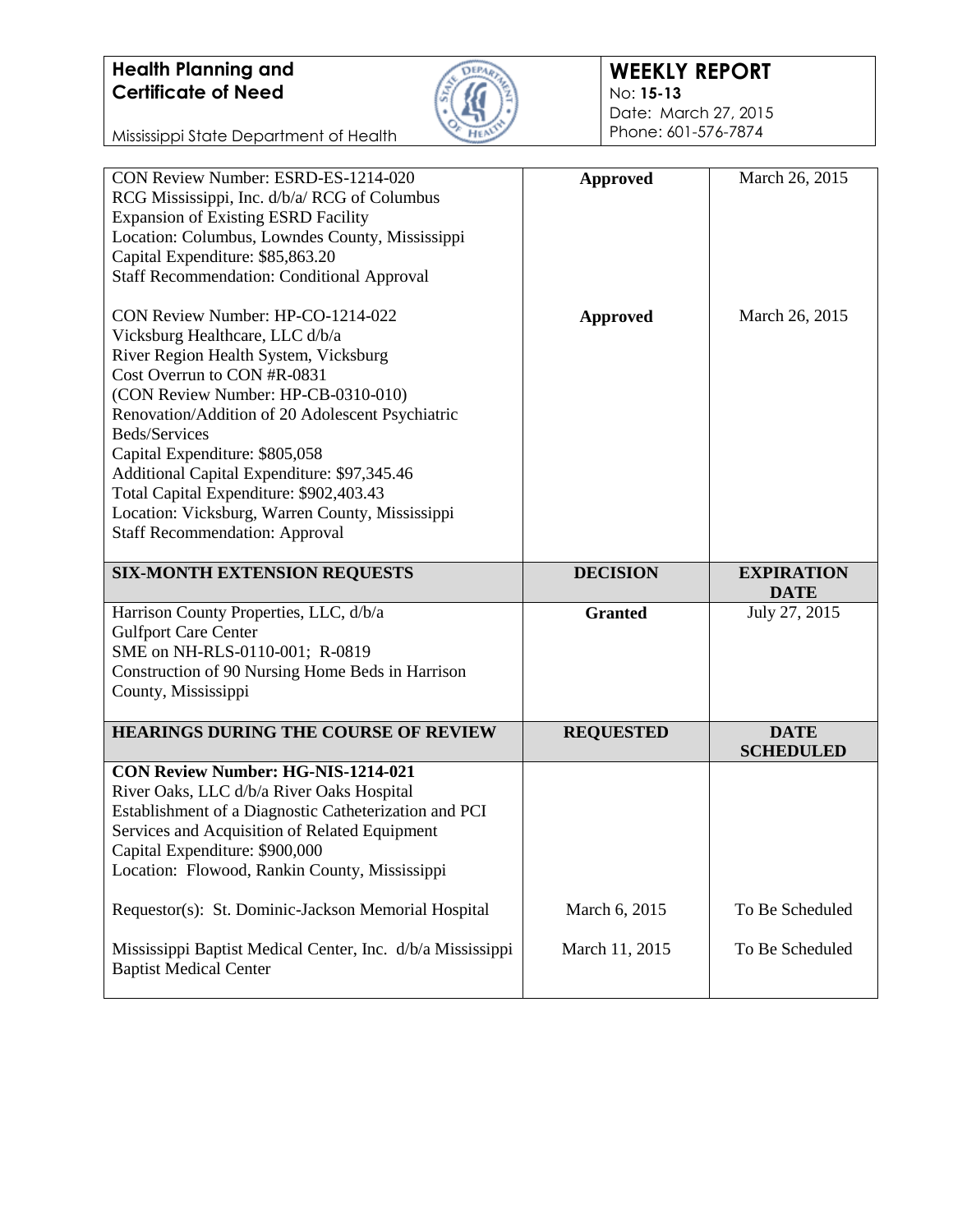

| <b>CON Review Number: ASC-NIS-0614-008</b>             |                        |                 |
|--------------------------------------------------------|------------------------|-----------------|
| <b>Madison Physician Surgery Center</b>                |                        |                 |
| Establishment of a Multi-Specialty Ambulatory Surgery  |                        |                 |
| Center                                                 |                        |                 |
|                                                        |                        |                 |
| Capital Expenditure: \$1,869,414.00                    |                        |                 |
| Location: Madison, Madison County, Mississippi         |                        |                 |
|                                                        |                        |                 |
| Requestor(s): Madison Physician Surgery Center         | September 10, 2014     | To Be Scheduled |
|                                                        |                        |                 |
|                                                        |                        |                 |
| <b>CON Review: HG-RLS-1210-039</b>                     |                        |                 |
| Patients' Choice Medical Center, Raleigh               |                        |                 |
| Lease/Relocation of 10 Chemical Dependency Beds &      |                        |                 |
|                                                        |                        |                 |
| Offering of Adult Chemical Dependency Services         |                        |                 |
| Capital Expenditure: \$58,400                          |                        |                 |
|                                                        |                        |                 |
| Requestor: Alliance Health Center, Meridian            | March 16, 2011         | To Be Scheduled |
|                                                        |                        |                 |
| CON Review: FSF-NIS-0610-025                           |                        |                 |
|                                                        |                        |                 |
| Gumtree Imaging, LLC Tupelo                            |                        |                 |
| Acquisition/Establishment and Offering of MRI Services |                        |                 |
| Capital Expenditure: \$1,090,000                       |                        |                 |
|                                                        |                        |                 |
| Requestor: The Imaging Center at Gloster Creek Village |                        | To Be Scheduled |
|                                                        | <b>August 26, 2010</b> |                 |
|                                                        |                        |                 |
| CON Review: ESRD-NIS-0908-031                          |                        |                 |
| Fresenius Medical Care-Calhoun City                    |                        |                 |
|                                                        |                        |                 |
| Establish/Const of a 6-Station ESRD Facility in        |                        |                 |
| <b>Calhoun County</b>                                  |                        |                 |
| Capital Expenditure: \$462,471                         |                        |                 |
|                                                        |                        |                 |
| Requestor: Fresenius Medical Care                      | March 9, 2010          | To Be Scheduled |
|                                                        |                        |                 |
|                                                        |                        |                 |
| CON Review: ESRD-NIS-0908-034                          |                        |                 |
| Fresenius Medical Care-West Point                      |                        |                 |
| Establish/Const of a 10-Station ESRD Facility in       |                        |                 |
| Clay County                                            |                        |                 |
|                                                        |                        |                 |
| Capital Expenditure: \$380,000                         |                        |                 |
|                                                        |                        |                 |
| Requestor: Fresenius Medical Care                      | March 9, 2010          | To Be Scheduled |
|                                                        |                        |                 |
| CON Review: ESRD-NIS-0908:035                          |                        |                 |
|                                                        |                        |                 |
| Fresenius Medical Care-Water Valley                    |                        |                 |
| Establish/Const. of a 6-Station ESRD facility in       |                        |                 |
| Yalobusha County                                       |                        |                 |
| Capital Expenditure: \$462,471                         |                        |                 |
|                                                        |                        |                 |
| Requestor: Fresenius Medical Care                      | March 9, 2010          | To Be Scheduled |
|                                                        |                        |                 |
|                                                        |                        |                 |